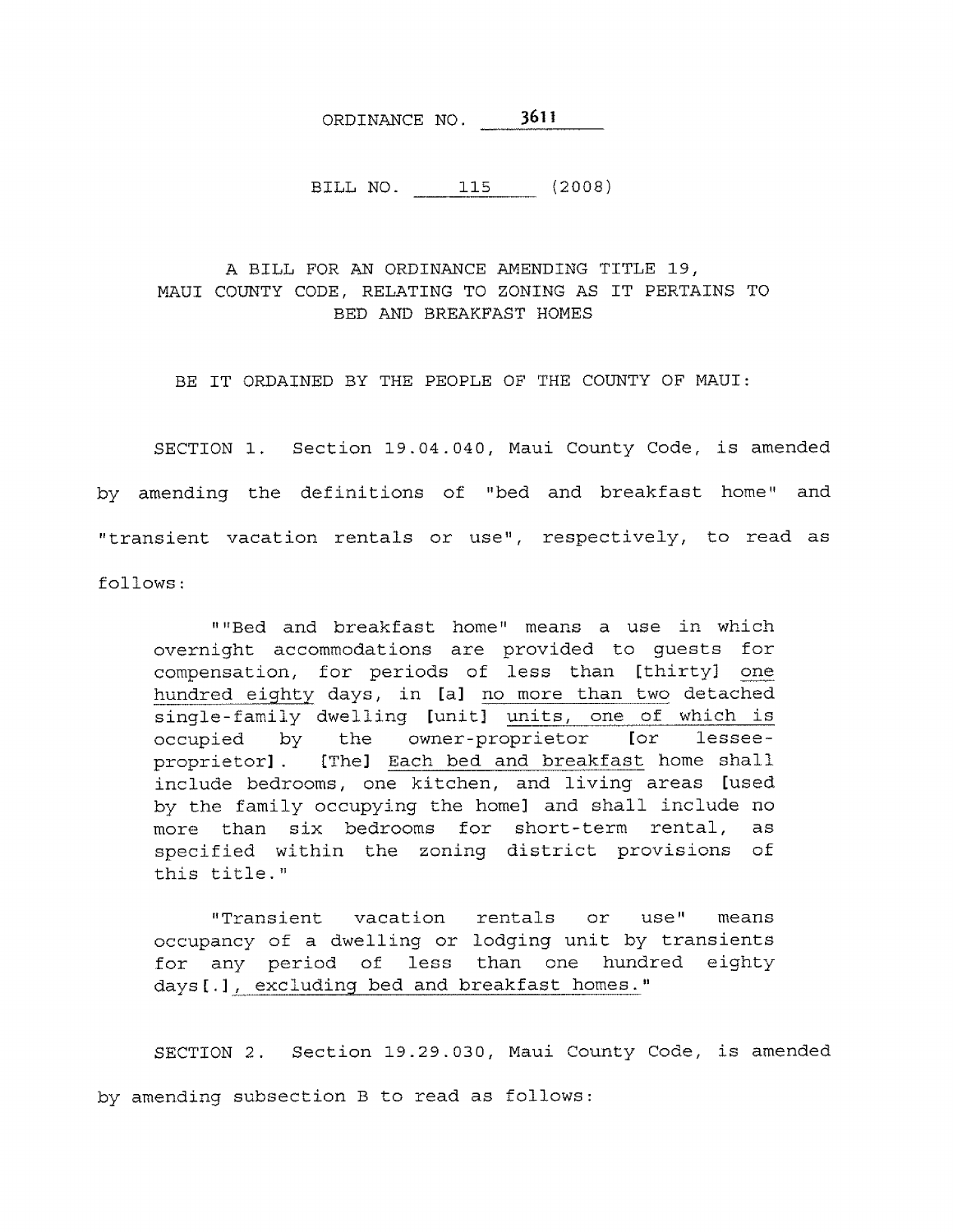"B. Accessory Uses.

1. Accessory uses such as garages, carports, barns, greenhouses, gardening sheds, and similar structures [which] that are customarily used in conjunction with and incidental and subordinate to a principal use or structure;

2. The keeping of livestock, hogs, poultry, and fowl and game birds;

3. One accessory dwelling per lot, in accordance with the provisions of chapter 19.35[, Maui County Code] of this code;

4. Small-scale energy systems[, which] that are incidental and subordinate to principal uses; [and]

5. Stands for the purpose of displaying and selling agricultural, floriculture or farming products, if such products have been produced or grown on the premises, subject to standards in section 19.29.020[, Maui County Code] of this code. Goods produced off-premises are expressly prohibited [.]; and

6. Bed and breakfast homes, subject to chapter 19.64 of this code."

SECTION 3. Section 19.30A.050, Maui County Code, is

amended by amending subsection B to read as follows:

"B. Accessory Uses. Uses [which] that are incidental or subordinate to, or customarily used in conjunction with a permitted principal use, as follows:

1. Two farm dwellings per lot, one of which shall not exceed one thousand square feet of developable area;

2. One farm labor dwelling per five acres of lot area. On the island of Maui, the owner or lessee of the lot shall meet two of the following three criteria:

a. Provide proof of at least \$35,000 of gross sales of agricultural product(s) per year, for the preceding two consecutive years, for each farm labor dwelling on the lot, as shown by State general excise tax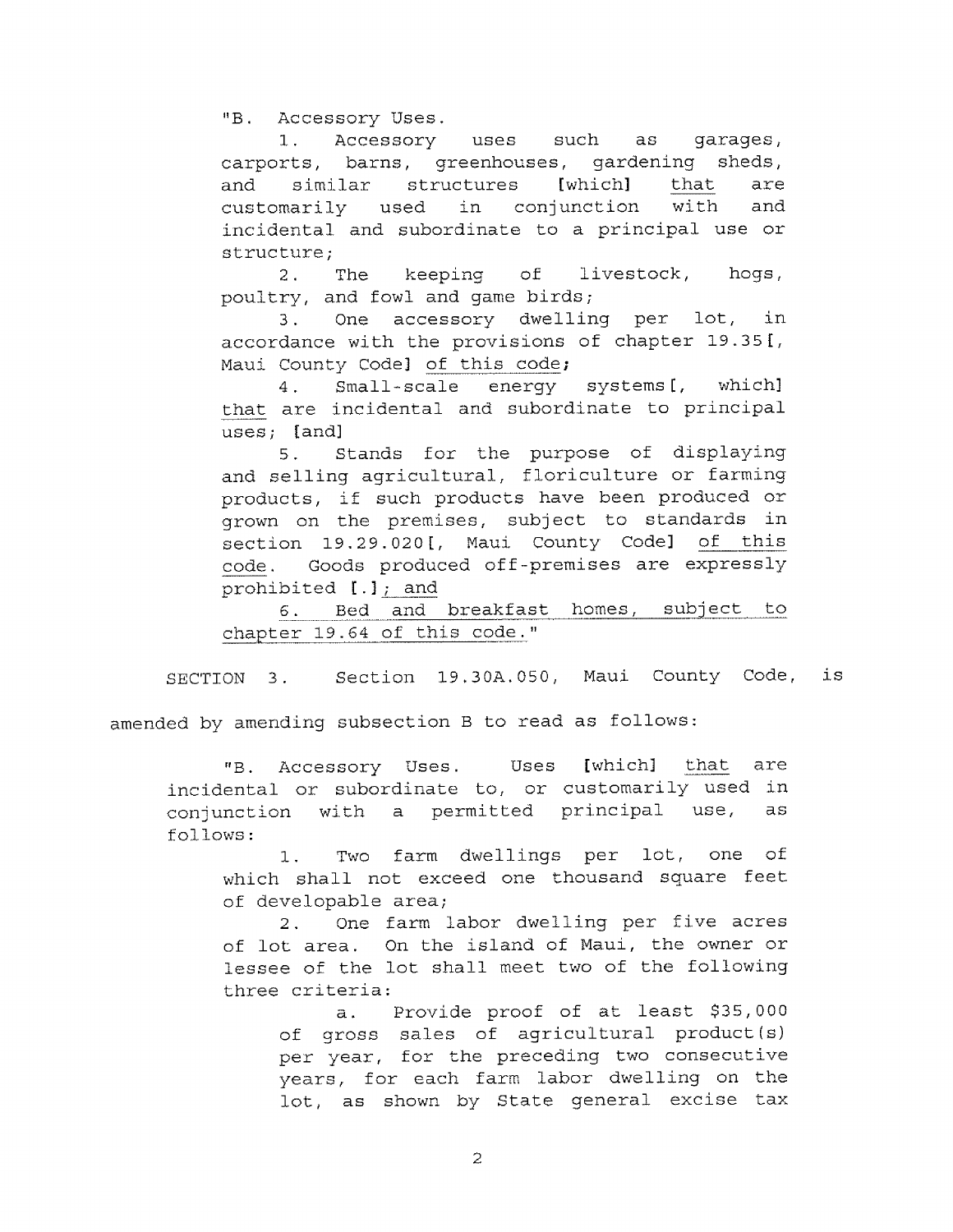forms and federal [Schedule] form 1040 schedule F [forms] filings;

b. Provide certification by the [Maui board] department of water supply that agricultural water rates are being paid if the subject lot is served by the County water system; or

c. Provide a farm plan that demonstrates the feasibility of commercial agricultural production.

On the islands of Moloka'i and Lana'i, the owner or lessee of the lot shall meet both of the criteria provided by subsections 19.30A.050.B.2.a and 19.30A.050,B.2.b;

3. One agricultural products stand per lot, for the purpose of displaying and selling agricultural products grown and processed on the premises or grown in the County, provided that said stand shall not exceed three hundred square feet, shall be set back at least fifteen feet from roadways, shall have a wall area [which] that is at least fifty percent open, and shall meet the off-street parking requirements for roadside stands provided by section 19.36.010[, Maui County Code] of this code, except that paved parking shall not be required; stands [which] that display or sell agricultural products [which] that are not grown on the premises shall be required to obtain a special permit pursuant to chapter 205, Hawai'i Revised Statutes;

4. Farmer's markets, for the growers and producers of agricultural products to display and sell agricultural products grown and processed in the County; structures shall have a wall area [which] that is at least fifty percent open; markets shall operate only during daylight hours and shall not operate on parcels less than ten acres; the director of public works [and waste management] may impose additional requirements if a building permit is required for any structures; markets [which] that display or sell agricultural products [which] that are not grown on the premises shall be required to obtain a special permit pursuant to chapter 205, Hawai'i Revised Statutes;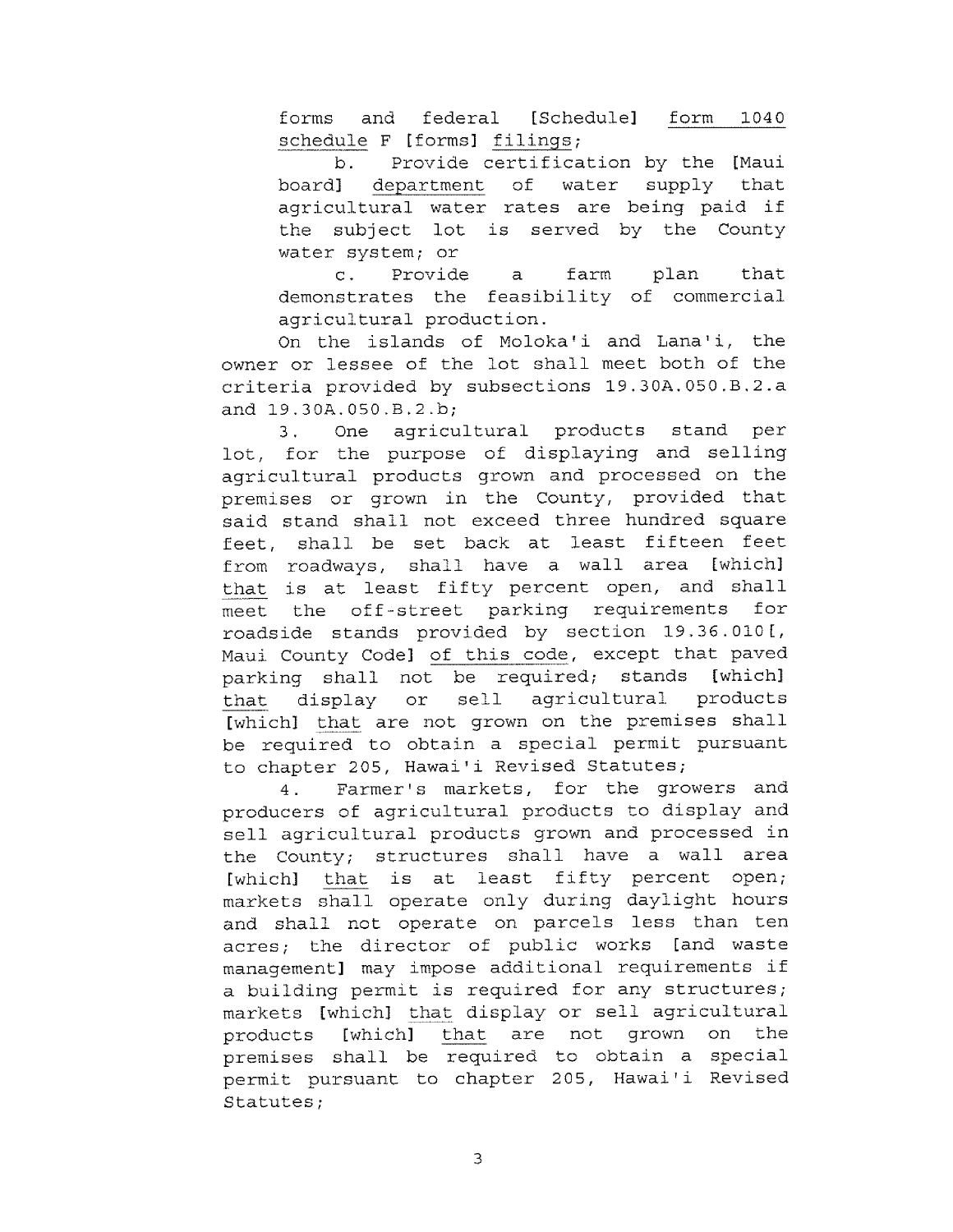5. Storage, wholesale and distribution, including barns; greenhouses; storage facilities for agricultural supplies, products and irrigation water; farmer's cooperatives; and similar structures that are customarily associated with one or more of the permitted principal uses or, for the purpose of this section, are associated with agriculture in the County;

6. Processing of agricultural products, the majority of which are grown in the County; this includes the burning of bagasse as part of an agricultural operation;

7. Energy systems, small-scale;

8. Small-scale animal-keeping;

9. Animal hospitals and animal board facilities; if conducted on the island of Moloka'i, such uses shall have been approved by the Molokali planning commission as conforming to the intent of this chapter;

10. Riding academies; if conducted on the island of Moloka'i, such uses shall have been approved by the Moloka'i planning commission as conforming to the intent of this chapter;

11. Open land recreation as follows: hiking; noncommercial camping; fishing; hunting; equestrian activities; rodeo arenas; arboretums; greenways; botanical gardens; guided tours [which] that are accessory to principal uses, such as farm or plantation tours, petting zoos, and garden tours; hang gliding; paragliding; mountain biking; and accessory restroom facilities. If hiking, fishing, hunting, equestrian activities, rodeo arenas, hang gliding, paragliding or mountain biking are conducted for commercial purposes on the island of Moloka'i, such uses shall have been approved by the Moloka'i planning commission as conforming to the intent of this chapter. Open land recreation uses or structures not specifically permitted by this subsection or by subsection 19.30A.060.H shall be prohibited; certain open land recreation uses or structures may also be required to obtain a special permit pursuant to chapter 205, Hawai'i Revised Statutes;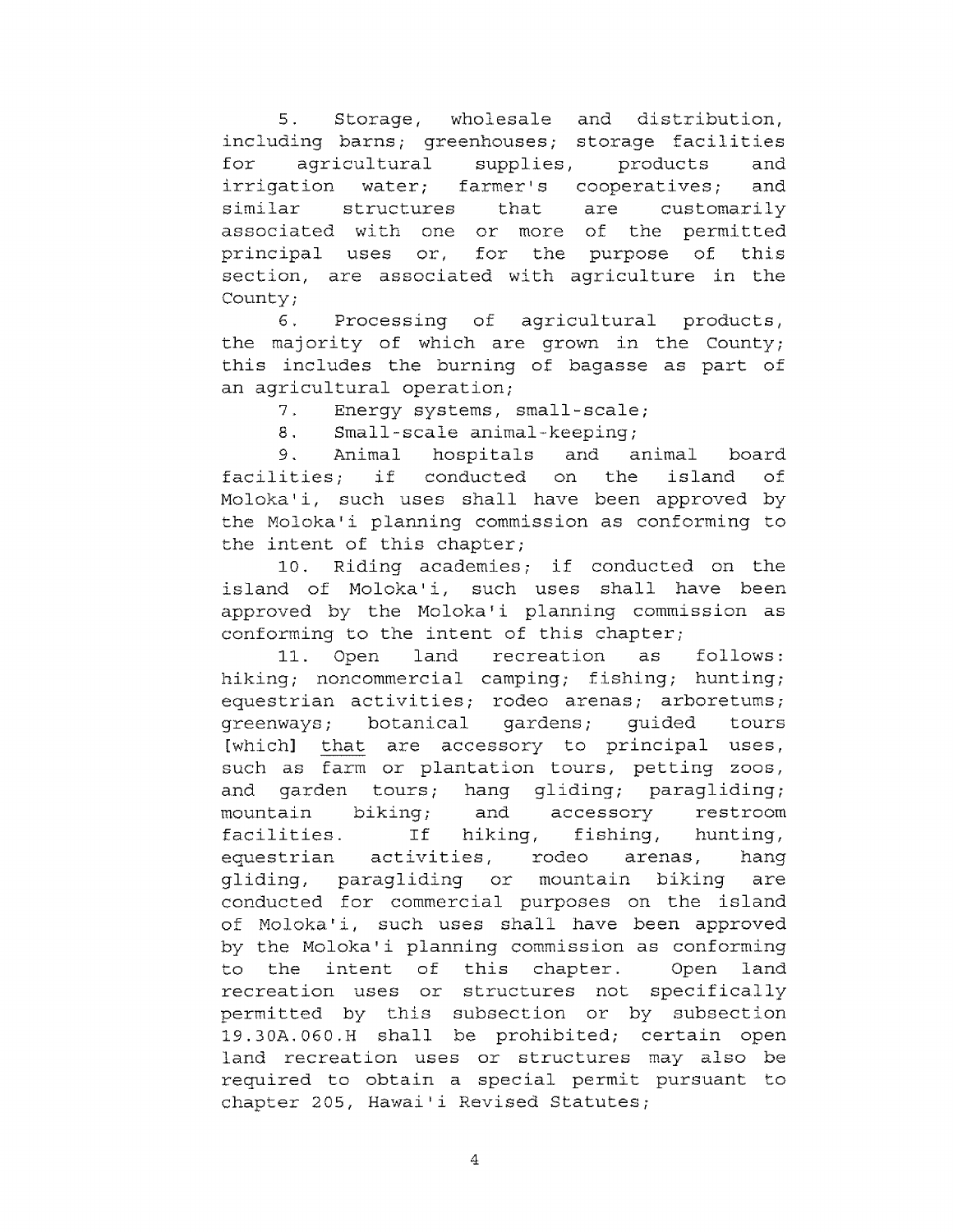12. Except on Moloka'i, bed and breakfast homes permitted under chapter 19.64 of this code that are:

a. Operated in conjunction with a bona fide agricultural operation that produced \$35,000 of gross sales of agricultural products for each of the preceding two years, as shown by State general excise tax forms and federal form 1040 schedule F filings; or

b. In compliance with all of the following criteria, provided that the bed and breakfast home is not subject to a condominium property regime pursuant to chapter 514A, Hawaii Revised Statutes:

> i. The lot was created prior to November 1, 2008;

> ii. The lot is comprised of five acres or less; and

> iii. An approved farm plan has been fully implemented and is consistent with chapter 205, Hawaii Revised Statutes; or

c. Located in sites listed on the State of Hawaii Historic Register or the National Register of Historic Places,

[12.] 13. Parks for public use, not including golf courses and not including commercial uses, except when under the supervision of a government agency in charge of parks and playgrounds; and

[13.] 14. Other uses [which] that primarily support a permitted principal use; however, such uses shall be approved by the appropriate planning commission as conforming to the intent of this chapter.

SECTION 4. Chapter 19.64, Maui County Code, is amended to

read as follows:

"19.64.010 Purpose and intent. The purpose of this chapter is to establish a permitting process and appropriate restrictions and standards for bed and breakfast homes; to allow small, local businesses an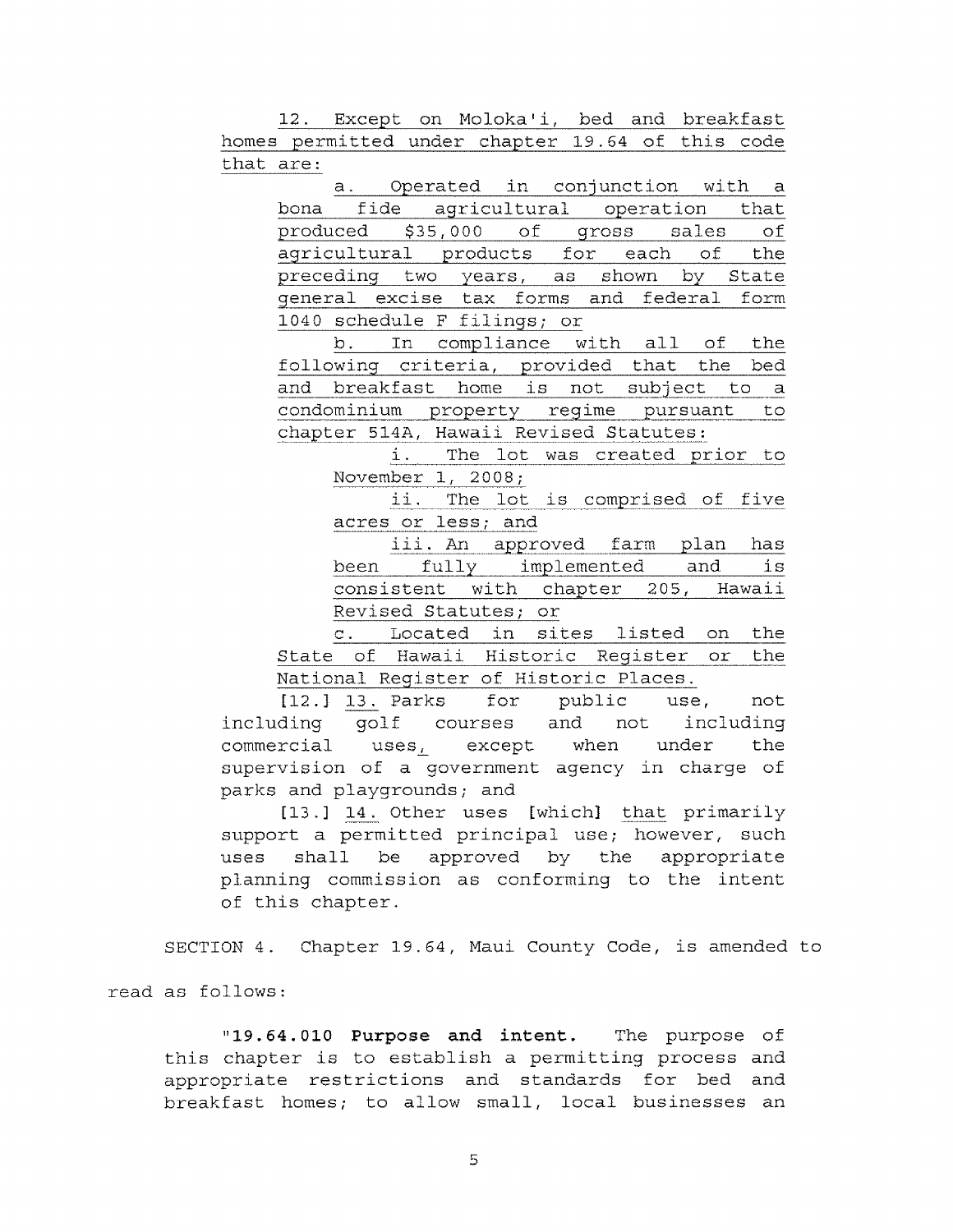opportunity to participate and benefit from tourism; to provide a visitor experience and accommodation as an alternative to the resort and hotel accommodations currently existing in the County; and to retain the character of the [residential] neighborhoods in which any bed and breakfast home is located.

19.64.020 Districts in which permitted. Bed and breakfast homes shall be permitted in accordance with the provisions established in each zoning district and as provided in this chapter.

19.64.030 Restrictions and standards. Bed and breakfast homes shall be subject to the following restrictions and standards:

A. The short-term rental use shall be permitted in [only one] no more than two single-family dwelling [unit] units per lot.

B. The owner-proprietor [or lessee-proprietor] shall have a current transient accommodations tax (TAT) license and general excise tax (GET) license for the bed and breakfast home.

C. The owner-proprietor [or lessee-proprietor] shall be a resident of the [county] County and shall reside, on a full-time basis, [within the singlefamily dwelling unit] on the same lot being used as the bed and breakfast home.

D. The owner-proprietor shall have legal title to the property on which the bed and breakfast home is located[; the lessee-proprietor shall hold a lease of five years or more on the property on which the bed and breakfast home is located].

E. The bed and breakfast home permit shall be in the name of the owner-proprietor, who shall be a natural person and the owner of the real property where the short-term rental use shall be permitted. No bed and breakfast home permit shall be held by a corporation, partnership, limited liability company, or similar entity. The permit shall not be transferable. No more than one permit shall be approved for any lot.

[E.] F. The number of bedrooms used for shortterm rental in the bed and breakfast home shall be no greater than six on Lana'i and Maui, and no greater than three on Moloka'i, and shall be subject to the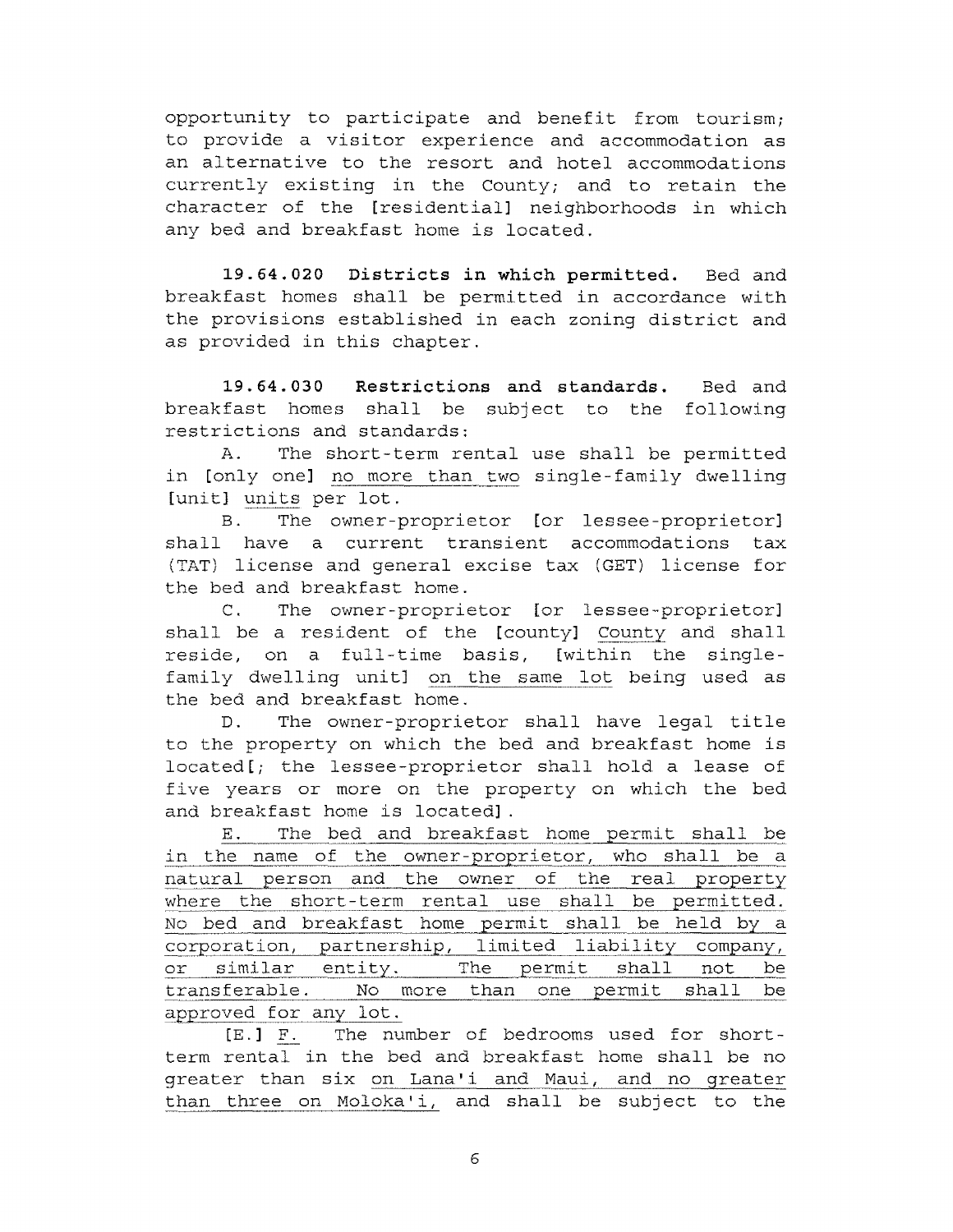provisions of section 19.64.050 [of this chapter]. The total number of guests shall be limited to up to two adult guests and up to two minor guests per bedroom.

[F.] G. A bed and breakfast home shall make breakfast available to onsite guests, but shall not operate as a food service establishment[,] (for example, restaurant), unless a food service establishment is a permitted use in the zoning district.

[G.] H. A bed and breakfast home shall be in compliance with all other applicable federal, state, and local laws.

[H.] T. In permitting bed and breakfast homes, the planning director, the planning commissions, and the council shall not consider, nor be bound by, any private conditions, covenants, or restrictions upon the subject parcel. Any such limitations may be enforced against the property owner through appropriate civil action.

[I.] J. All advertising for any bed and breakfast home in a residential district shall include the number of the permit granted to the ownerproprietor [or lessee-proprietor].

[J.] K. Single-station smoke detectors shall be provided in all guest bedrooms.

[K.] L. Single-family dwellings used as bed and breakfast homes shall not qualify for real property tax exemptions pursuant to chapter 3.48[, Maui County Code] of this code.

[L.] M. No bed and breakfast home [in a residential district] shall create any impact greater than those theretofore existing in that [residential] district[.] and shall conform to the character of the neighborhood.

N. Bed and breakfast homes shall be limited to single-family structures existing and constructed as of the date of application for the bed and breakfast permit.

0. Within the Hana community plan area, on Lana'i, and on Moloka'i, a one-square foot sign identifying the bed and breakfast home permit number shall be placed at the front of the property along the main access road. On Lana'i and Moloka'i, the sign shall be attached to an existing structure, such as a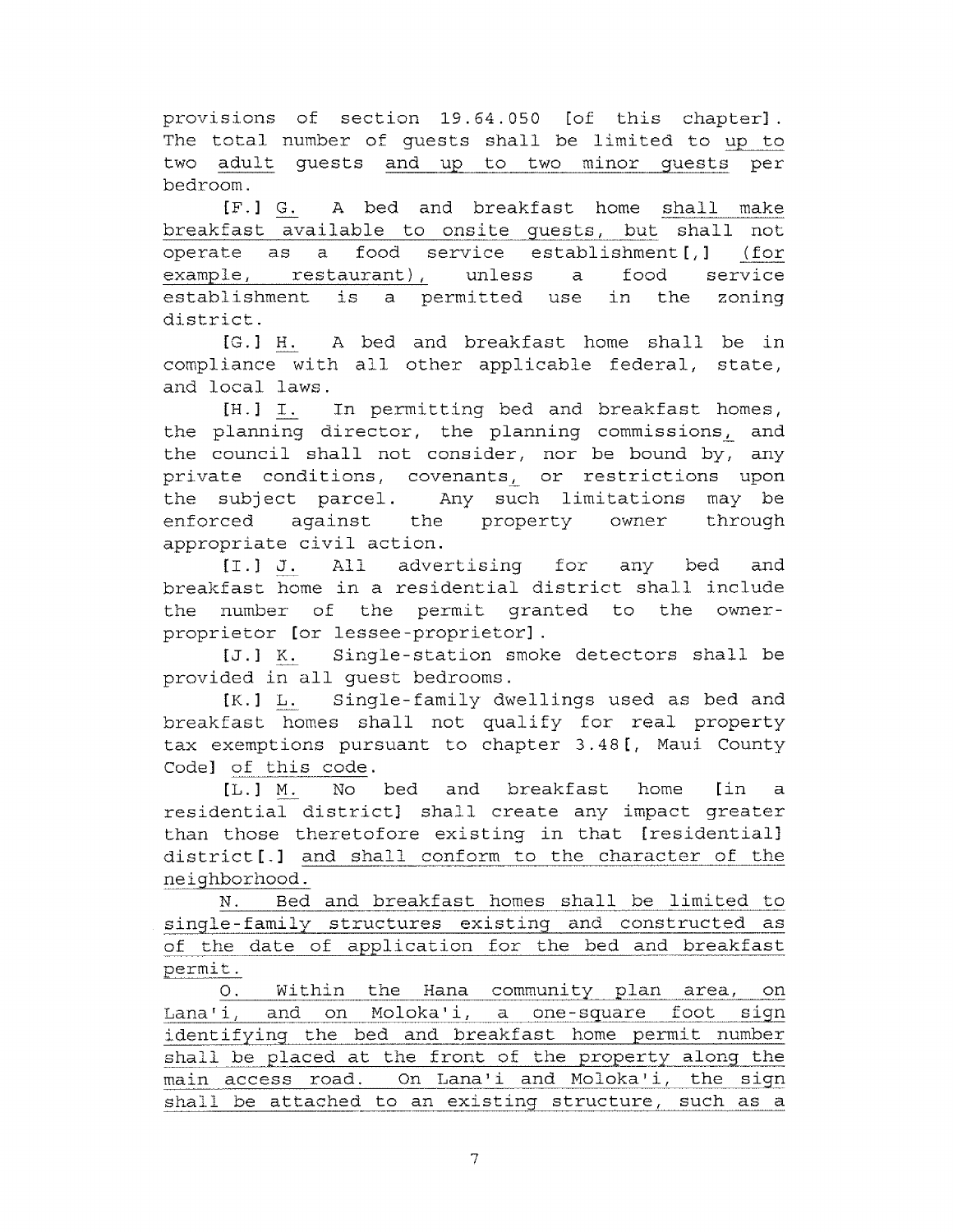fence. On Moloka'i, the sign shall state the ownerproprietor's telephone number.

P. All guest parking must be off-street. Grasscrete and tandem parking shall be allowed for any required parking stalls.

Q. The proprietor shall post "house policies" within each guest room and shall be responsible for enforcing such policies. The house policies shall include the following provisions:

1. Quiet hours shall be maintained from 9:00 p.m. to 8:00 a.m., during which noise in the bed and breakfast home shall not disturb anyone on a neighboring property.

2. Amplified sound that is audible beyond the property boundaries of the bed and breakfast home is prohibited.

3. Vehicles shall be parked in the designated onsite parking area and shall not be parked on the street overnight.

R. The County shall be restricted in approving permits for bed and breakfast homes as distributed per the following community plan areas and as further restricted by the applicable community plan:

- 1. Hana: 48.
- 2. Kihei-Makena: 100.
- 3. Makawao-Pukalani-Kula: 40.
- 4. Paia-Haiku: 88.
- 5. Wailuku-Kahului: 36.
- G. West Maui: 88.

S. The planning director or planning commission may impose conditions on the granting of a request for a bed and breakfast home if the conditions are reasonably conceived to mitigate the impacts emanating from the proposed land use.

19.64.040 Procedures for application and public notice. A. Prospective proprietors of bed and breakfast homes [in residential districts] shall apply for a permit with the planning director in accordance with the provisions of this chapter. A permit application fee shall be set forth in the annual budget of the County. All permit applications shall include, but not be limited to, the following information: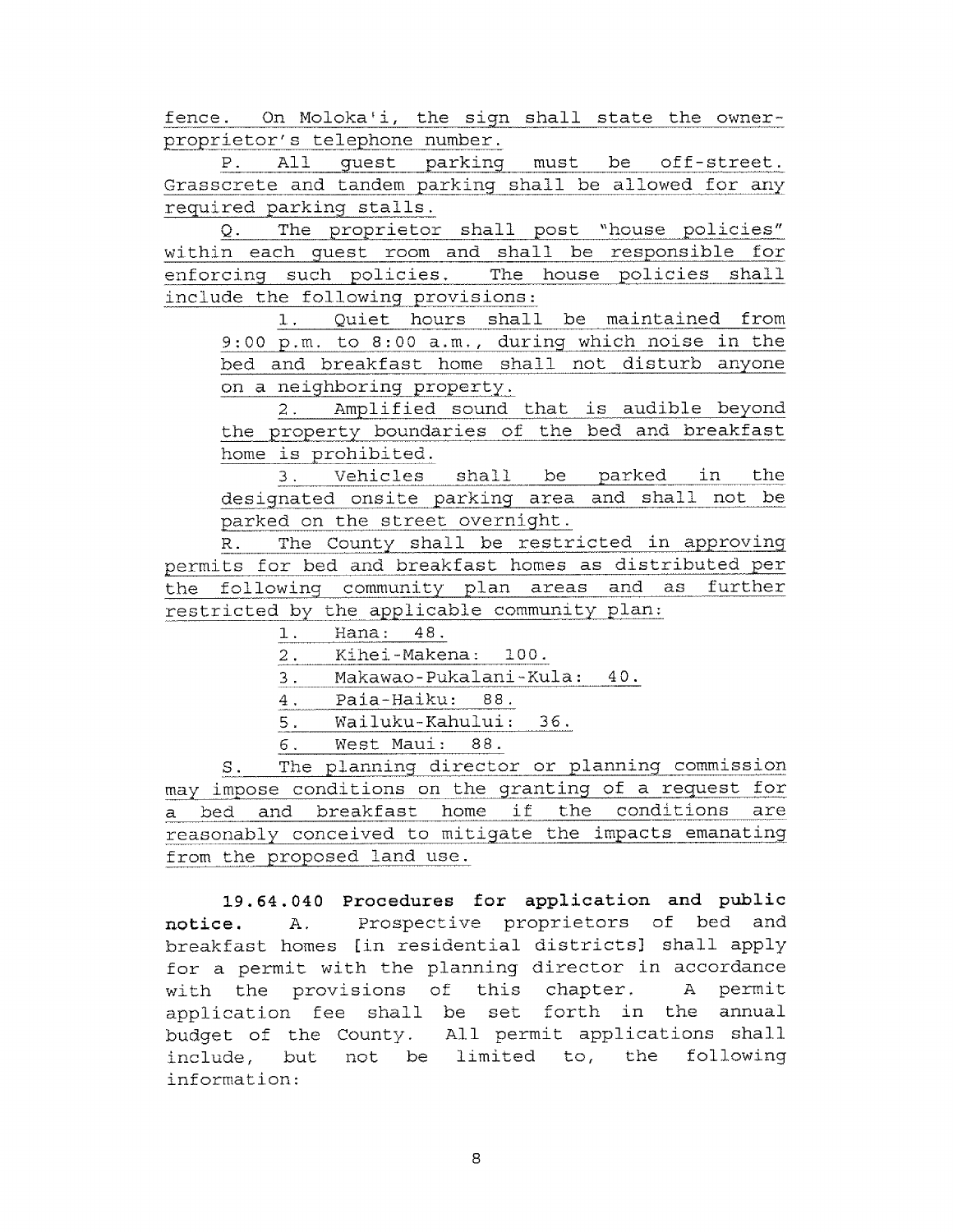1. The name, address, and phone number of the applicant, and verification that the applicant is [either] the owner [or lessee] of the lot;

2. The tax map key number of the lot on which the bed and breakfast home is proposed;

3. Certification that the applicant's primary residence is located on the same lot as the single-family dwelling unit to be used as the bed and breakfast home and that the permit will be nontransferable;

4. A site and floor plan identifying the location of parking on the site and the location of [bedroom(s)] any bedrooms to be used for short-term rental[;] and any bedrooms to be used by the owner-proprietor and the ownerproprietor's family;

5. A list of the names and addresses of the owners and lessees of record within a fivehundred-foot distance from the lot on which the proposed bed and breakfast home is to be located; [a certification that the list is the most current list available at the real property tax division of the department of finance of the County at the time of the filing of the application with the planning director;] and a map, drawn to scale, [which] that clearly identifies the lots and the tax map key numbers of the lots identified pursuant to this section; and

6. Additional information as may be requested by the planning director to determine impact and mitigation measures.

B. Notice of Application.

1. All applicants shall, by certified mail, provide a notice of application for a bed and breakfast permit to the owners and lessees of record located within a five-hundred-foot distance from the lot on which the proposed bed and breakfast home is to be located $[j]$ .

2. The notice of application shall contain a description of the proposed bed and breakfast home operation, parking on the site, and number of bedrooms to be used for short-term rental, together with a location map identifying the bed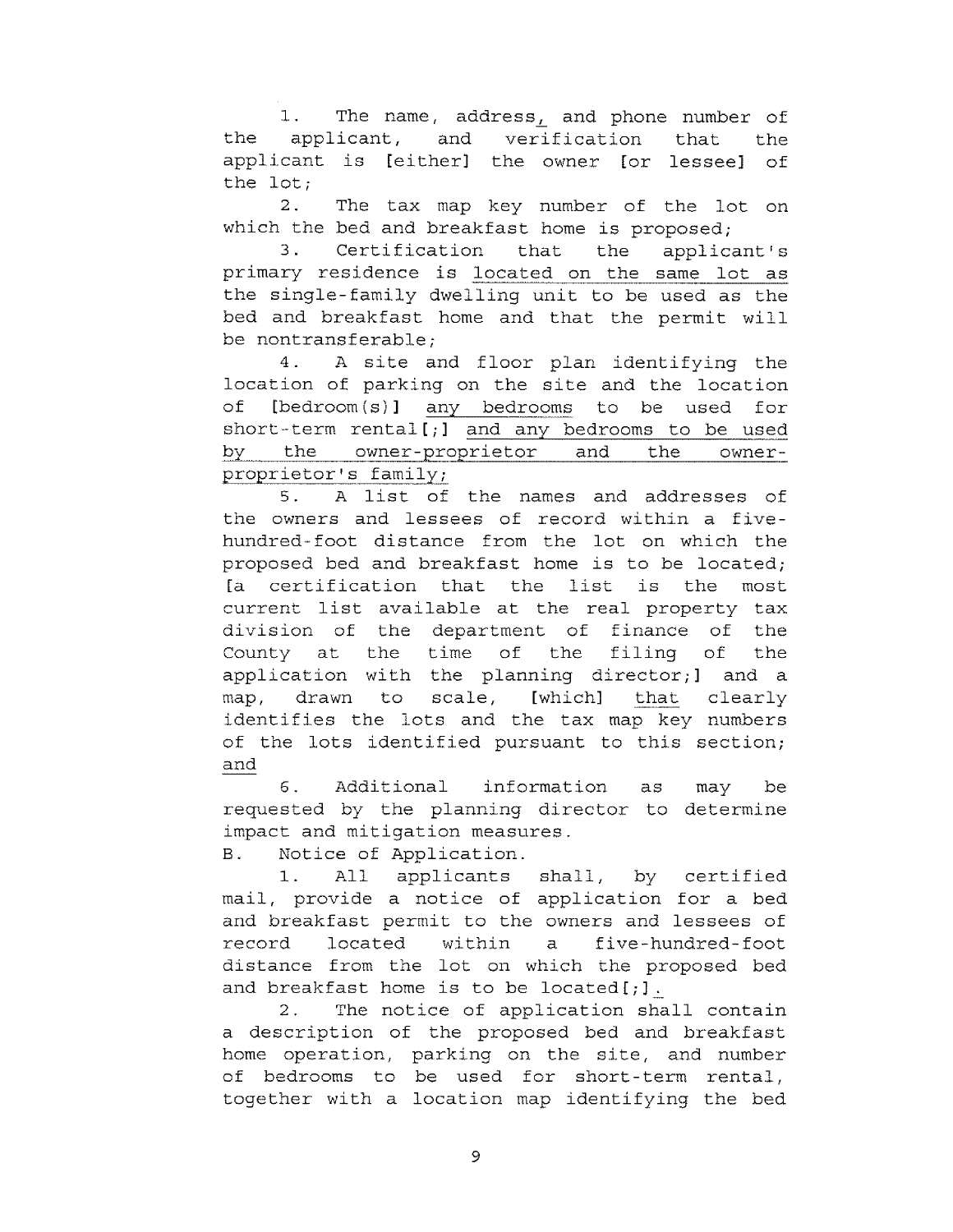and breakfast lot in relationship to all other lots within a five-hundred-foot distance[;].

3. A project notice sign shall be posted at the front of the property along the main access road. On Lana'i and Maui, the sign shall be sixteen square feet; on Moloka'i, the sign shall be four square feet. The sign shall be clearly visible from the roadway and shall contain information and wording as prescribed by the department of planning. The sign shall be placed five days prior to remitting an application and shall be removed no later than five days after a final decision has been rendered by the planning director or the planning commission.

[3.] 4. The notice of application shall state that the noticed owners and lessees of record may file a written protest against the proposed bed and breakfast home with the planning director, provided that all protests must be postmarked or received within forty-five days of the mailing of the notice of application[;].

[4.] 5. If planning commission review is required, [the applicant shall publish the notice of application, and the location map, at least thirty days prior to the date of the planning commission's public hearing, in a newspaper which is printed and issued at least twice weekly in the county and which is generally circulated throughout the county;] pursuant to section 19.64.050.B, the application shall be subject to the requirements of section 19.510.020 of this code.

[5.] 6. For purposes of this chapter, notice shall be considered validly given if the planning director finds that the applicant has made a good faith effort to comply with the requirements of this subsection.

C. If an application does not meet the legal requirements of this chapter, it shall be denied.

19.64.050 Permit processing. A. [Type 1] Bed and Breakfast Home. Short-term rental of one to [two] six bedrooms on Lana'i or Maui or of one to three bedrooms on Moloka'i in a bed and breakfast home [in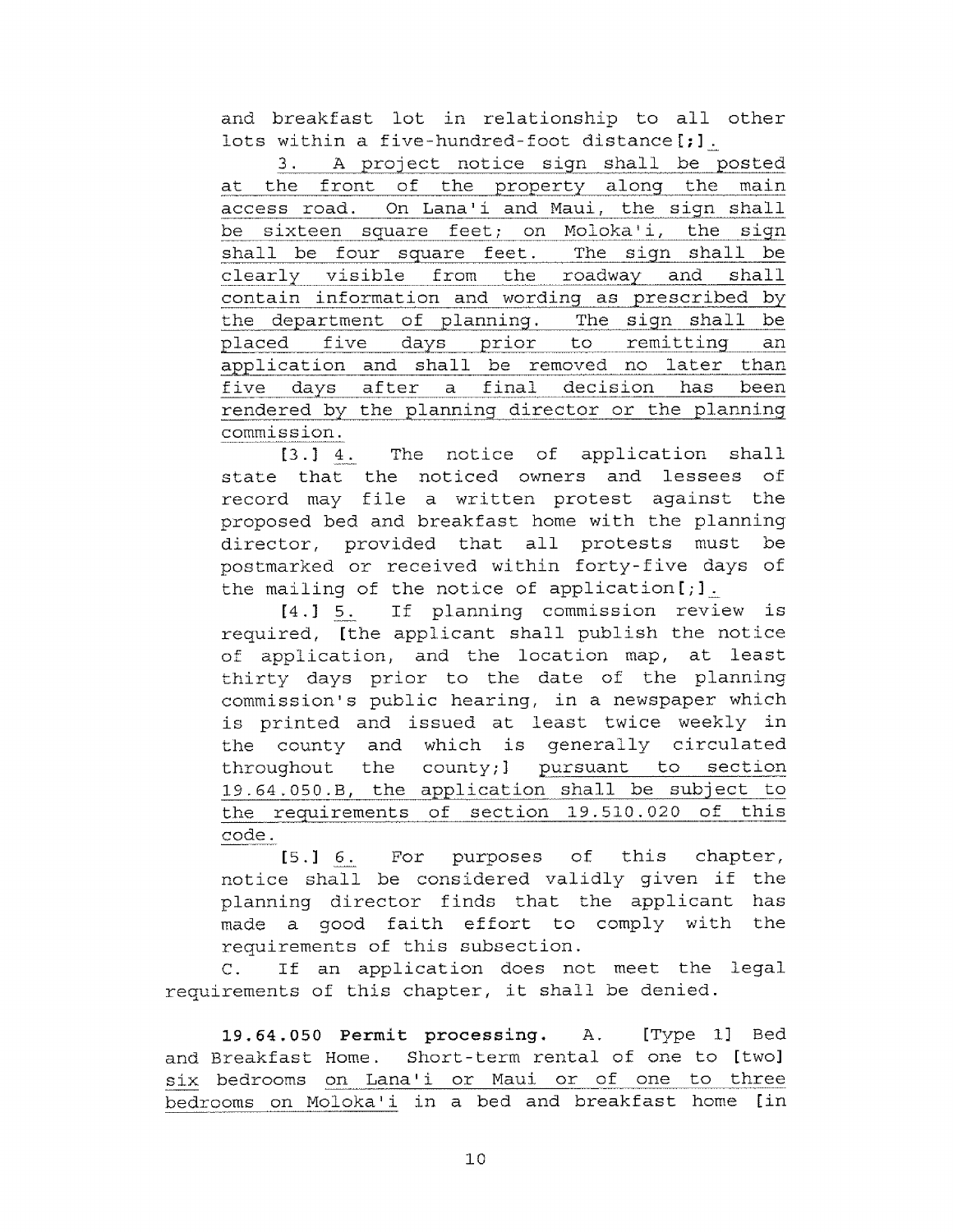residential districts] shall be permitted by a ["Type 1 Permit".] bed and breakfast home permit.

1. The applicant for a [Type 1 Permit] bed and breakfast home permit shall file an application with the planning director as provided in section 19.64.040 [of this chapter].

2. The planning director shall approve or deny the application pursuant to the requirements of this chapter.

3. The application shall be processed [as a Type 2 Permit,] as provided in subsection [19.64.050.B,] B of this section if any of the following occur: deny the application pursuant to the requirements<br>of this chapter.<br>3. The application shall be processed [as<br>a Type 2 Permit,] as provided in subsection<br>[19.64.050.B,] <u>B of this section</u> if any of the<br>following occur:<br>[(a

pursuant to [subsection 19.64.040.8.3] section 19.64.040.8.4 [of this chapter] comprise [forty] thirty percent or more of the owners and lessees of record within a five-hundred-foot distance from the lot on which the bed and breakfast home is proposed;

[(b)] b. [if] If a variance was obtained to meet the requirements for a [Type 1 Permit;] bed and breakfast home;

[(c)] c. [if] If an existing bed and breakfast home is operating on a lot within a five-hundred-foot distance from the lot on which the bed and breakfast home is proposed[.];

d. For bed and breakfast homes located within the Hana community plan area, the number of bedrooms used for short-term rental in the bed and breakfast home shall be greater than three; or

e. For bed and breakfast homes located on Moloka'i and Lana'i, the application is for an initial bed and breakfast home permit.

4. The planning director shall specify in the department's annual report the number of [Type 1 Permit] bed and breakfast home permit applications received and approved.

B. [Type 2 Bed and Breakfast Home. Short-term rental of three to four bedrooms in a bed and breakfast home on lots of seven thousand five hundred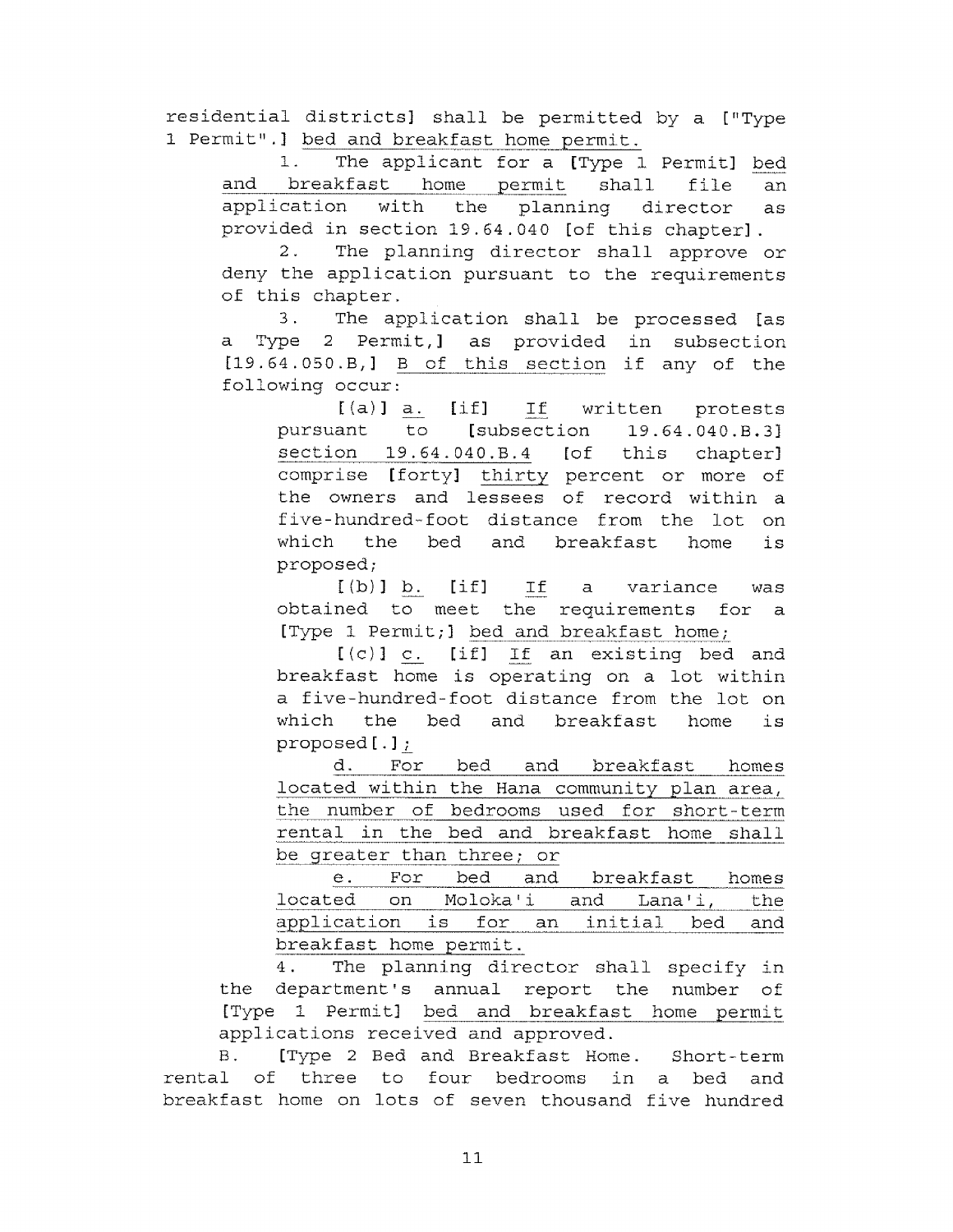square feet or greater in residential districts shall be permitted by a "Type 2 Permit". If the singlefamily dwelling to be used as the bed and breakfast home is listed on the State or Federal Register of Historic Places, the application shall be processed as a Type 1 Permit as provided in subsection 19.64.050.A.

1. The applicant for a Type 2 Permit shall file an application with the planning director as provided in section 19.64.040 of this chapter. The planning director shall process and forward the completed application to the appropriate planning commission.

2.] Bed and breakfast home permit applications described in subsection A.3 of this section shall be submitted to [The] the appropriate planning commission. The appropriate commission shall review and either approve or deny the application pursuant to the requirements of this chapter, the effects the proposed use would have on surrounding [residential] uses, and the cumulative impacts within the region and island[. The commission may also require mitigation to reduce any impacts the use may have on surrounding residential uses.]; provided that, the Maui planning commission shall conduct a public hearing prior to approving an application for a bed and breakfast home permit within the Hana community plan area for which the number of bedrooms used for short-term rental in the bed and breakfast home shall be greater than three.

[3. The application shall be processed as a Type 3 Permit, as provided in subsection 19.64.050.0, if any of the following occur: (a) if the commission approves a Type 2 Permit application for which written protests, pursuant to subsection 19.64.040.B.3 of this chapter, comprise forty percent or more of the owners and lessees of record within a five-hundred-foot distance from the lot on which the bed and breakfast home is proposed; (b) if the commission approves a Type 2 Permit application for which a variance was obtained; (c) if an existing bed and breakfast home is operating on a lot within a five-hundred-foot distance from the lot on which the bed and breakfast home is proposed.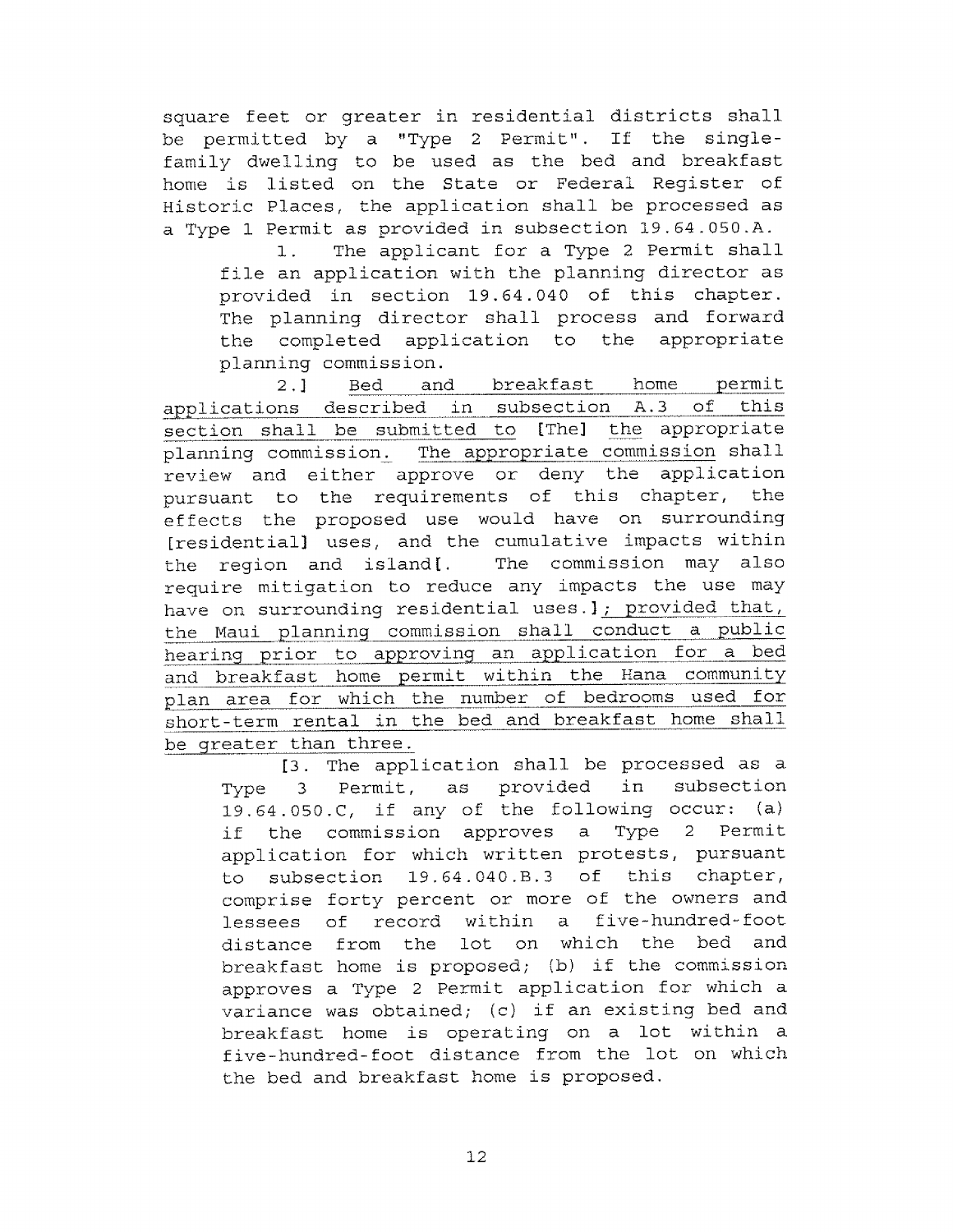4. The planning director shall specify in the department's annual report the number of Type 2 Permit applications received and approved.

C. Type 3 Bed and Breakfast Home. Short-term rental of five to six bedrooms in a bed and breakfast home on lots of ten thousand square feet or greater in the residential districts shall be permitted by a "Type 3 Permit". If the single-family dwelling to be used as the bed and breakfast home is listed on the State or Federal Register of Historic Places, the application shall be processed as a Type 2 Permit as provided in subsection 19.64.050.B.

1. Type 3 Permit applications shall be processed in the same manner as Type 2 Permit applications, except that if the appropriate planning commission approves the Type 3 Permit application, the application and related documents shall be referred to the council for final approval by resolution; if the appropriate planning commission denies the Type 3 Permit application, the application shall be denied and shall not be referred to the council.

2. The planning director shall specify in the department's annual report the number of Type 3 Permit applications received and approved.]

19.64.060 Compliance and revocation. A. [Permits] Initial permits shall be valid for a maximum period of [one-year and may be renewed by the planning director in accordance with criteria then in effect as established for Type 1 Permits by the planning director, Type 2 Permits by the planning commission, or Type 3 Permits by the council.] three years. Shorter periods may be approved to mitigate impacts. Subsequent permit renewals may be granted by the director for terms up to five years on Lana'i and Maui and up to one year on Moloka'i. In reviewing a time extension request, the planning director shall require evidence of compliance with conditions of the bed and breakfast home permit and this chapter. No permit shall be renewed without written verification of tax payments, and no permit shall be renewed [in the event that any evidence has come to the attention of the planning director that] if the operation of the bed and breakfast home has created adverse impacts on the

13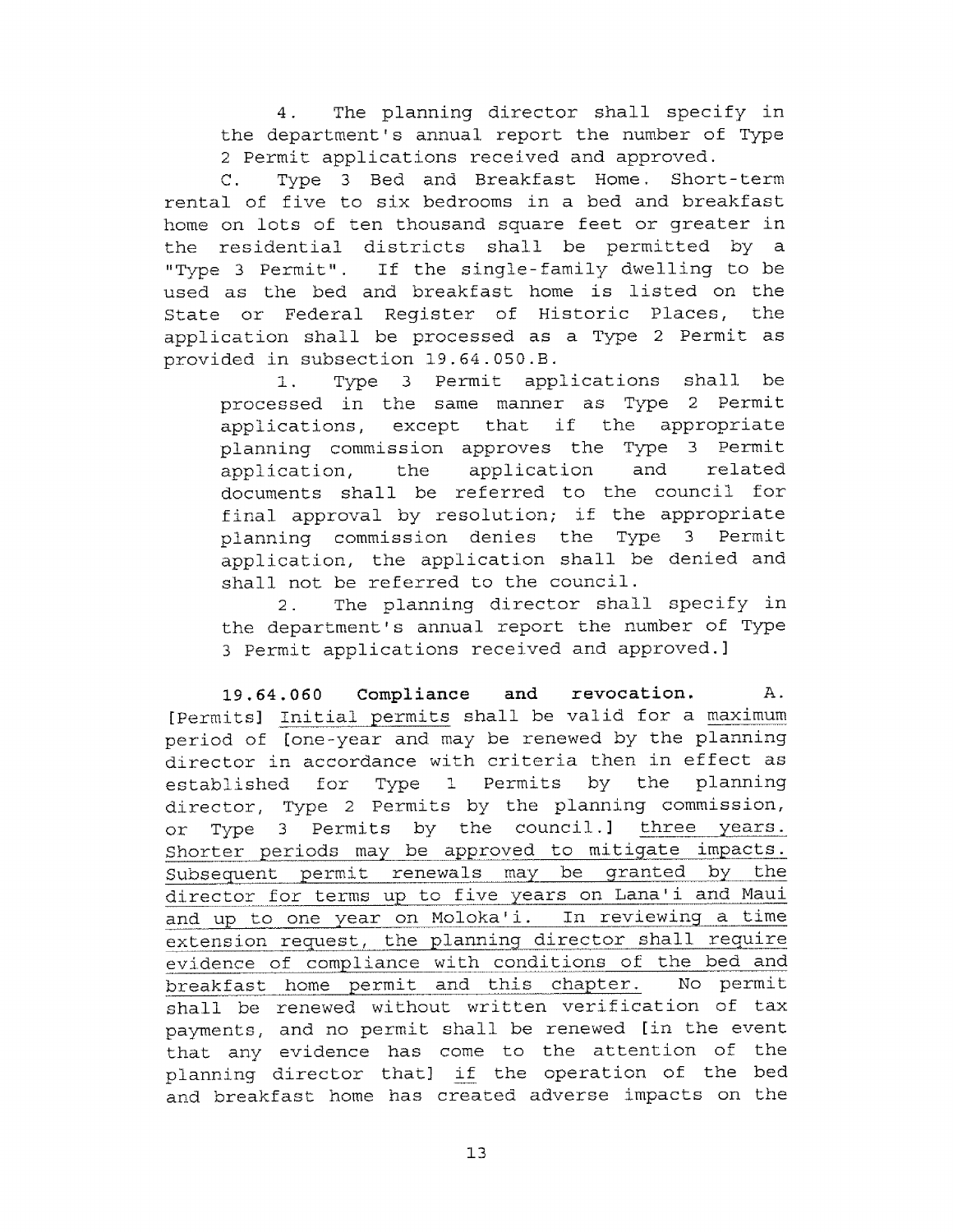[residential] neighborhood in which it is situated or has otherwise caused the loss of the character of that [residential] neighborhood. For permits renewed for terms longer than two years, an annual compliance report shall be required.

B. All permits and renewals shall contain a provision for inspection at reasonable times and upon presentation of appropriate credentials.

C. Any permit for a bed and breakfast home shall be revoked at any time by the planning director if the requirements of this chapter or the conditions of approval have not been met.

D. In addition to any enforcement action pursuant to chapter 19.530 of this title, the rules of the appropriate planning commission, and the rules of the department of planning, the permit of the bed and breakfast home shall be revoked $[t,]$  and the [proprietor] owner-proprietor may not re-apply for another permit for two years after the date of revocation if it is shown that:

1. The owner-proprietor [or lesseeproprietor] gave false or misleading information during the application process;

2. The owner-proprietor [or lesseeproprietor] is in violation of State Department of Health regulations, or any other applicable laws;

3. The owner-proprietor [or lesseeproprietor] is overdue in payment of State or County taxes, fines, or penalties assessed in relation to the bed and breakfast home; or

[4. There is a change in proprietorship; or

5.] 4. There has been a violation of any of the terms, conditions, and restrictions on the use of the dwelling unit for a bed and breakfast home.

[D.] E. Any operation of a bed and breakfast home [in residential districts] without an appropriate permit shall be in violation of this chapter and subject to the enforcement provisions of chapter 19.530 of this title.

F. No later than January 15 of each calendar year, the department of planning shall transmit to the real property tax division, department of finance, an annual list of all bed and breakfast homes as of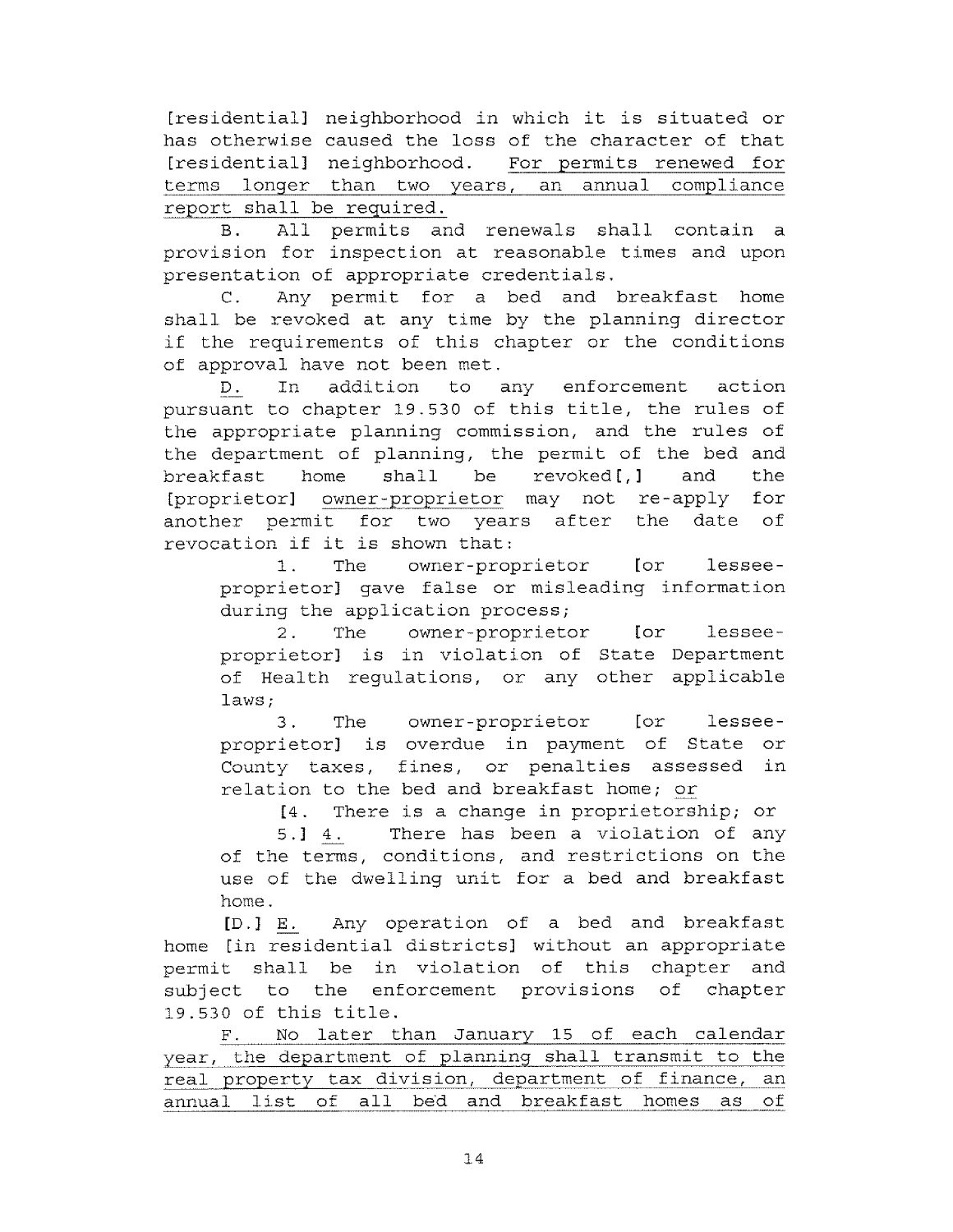January I of that calendar year. The real property tax division shall review its records and determine that none of the bed and breakfast homes has a homeowner's exemption.

SECTION 5. Chapter 19.64, Maui County Code, is amended by adding a new section to be appropriately designated and to read as follows:

## "19.64.070 Administrative rules. The director may adopt administrative rules to implement the provisions of this chapter."

SECTION 6. Material to be repealed is bracketed. New material is underscored. In printing this bill, the County Clerk need not include the brackets, the bracketed material, or the underscoring.

SECTION 7. A. This ordinance shall take effect upon its approval and shall apply to bed and breakfast home applications deemed complete after March 7, 2008.

B. Any pending application for a conditional permit that meets the definition of a "bed and breakfast home" pursuant to this ordinance may be processed in accordance with Chapter 19.64, Maui County Code.

C. Bed and breakfast home permits in effect as of the effective date of this ordinance shall remain in effect for their duration, and their renewal shall be subject to Chapter

15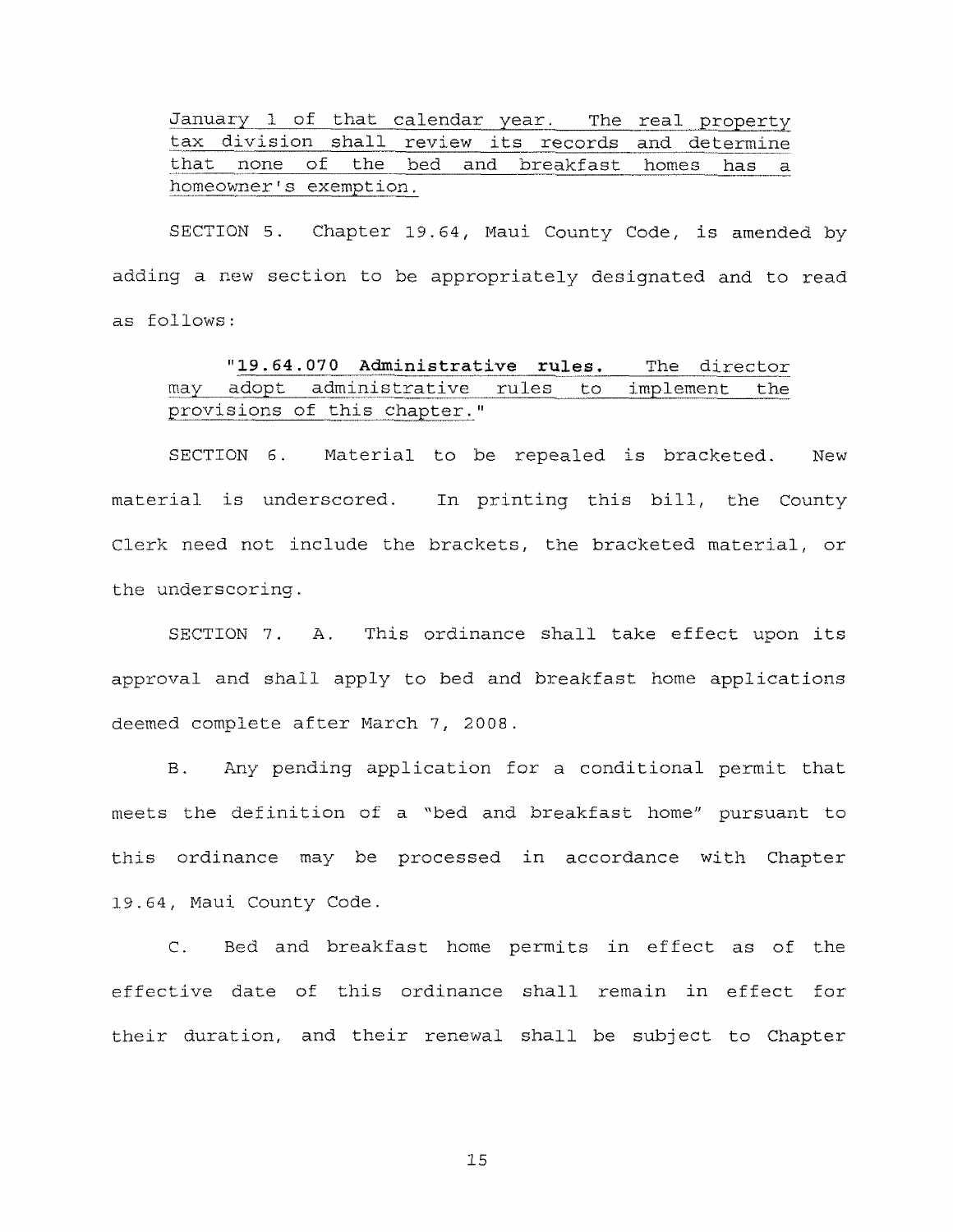19.64 as it existed prior to the effective date of this ordinance.

D. Any existing conditional permit that meets the definition of a "bed and breakfast home" pursuant to this ordinance may be renewed in accordance with the provisions of Chapter 19.64.

APPROVED AS TO FORM AND LEGALITY:

MICHAEL J. HOPPEK Deputy Corporation Counsel County of Maui S:\CLERICAL\LJN\ORD\b &bbill08.doc